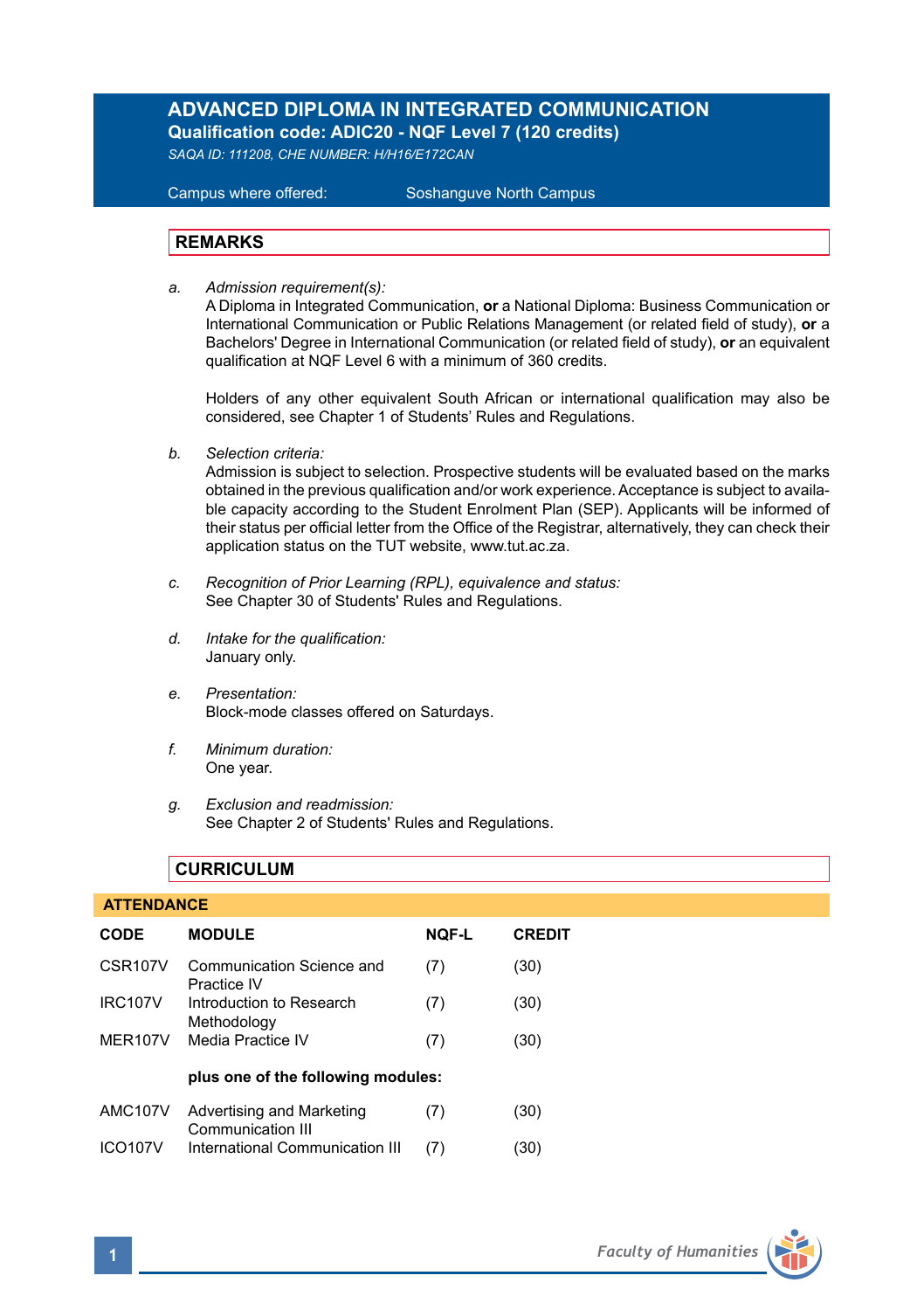| POC <sub>107</sub> V | <b>Public Relations and</b>      | (7) | (30) |
|----------------------|----------------------------------|-----|------|
|                      | Organisational Communication III |     |      |

TOTAL CREDITS FOR THE QUALIFICATION: **120**

## **MODULE INFORMATION (OVERVIEW OF SYLLABUS)**

The syllabus content is subject to change to accommodate industry changes. Please note that a more detailed syllabus is available at the department or in the study guide that is applicable to a particular module. At time of publication, the syllabus content was defined as follows:

# **A**

### **ADVERTISING AND MARKETING COMMUNICATION III (AMC107V) 1 X 3-HOUR PAPER** *(Module custodian: Department of Integrated Communication)*

This module focuses on the role of marketing communication in society. This module introduces students to the analysis of advertising and the role that it plays in society. The module examines the history of advertising and the relationship between advertising and popular culture. A closer look is taken at ethical practice in marketing communication and the challenges in international marketing communication are explored. With cross-disciplinary and interdisciplinary depth, the module explores the cultural dimensions of marketing communication from theoretical perspectives. The module links theory to practice in building ideas that shape research, policy and professional practice. (Total tuition time: not available)

## **C**

# **COMMUNICATION SCIENCE AND PRACTICE IV (CSR107V) 1 X 3-HOUR PAPER**

*(Module custodian: Department of Integrated Communication)*

This module focuses on theoretical and practical knowledge of communication theories in the corporate communication environment. Students will obtain theoretical and practical knowledge enabling them to compile advanced organisational integrated communication strategies and plans and to evaluate these strategies. (Total tuition time: not available)

## **I**

### **INTERNATIONAL COMMUNICATION III (ICO107V) 1 X 3-HOUR PAPER** *(Module custodian: Department of Integrated Communication)*

This module focuses on the role of communications in the international system, and analyses the relation between international communication and international relations. With cross-disciplinary and interdisciplinary depth, it explores the cultural, geopolitical and economic dimensions of international communication from theoretical perspectives. The module links theory to practice in building ideas that shape research, policy and professional practice. (Total tuition time: not available)

### **INTRODUCTION TO RESEARCH METHODOLOGY (IRC107V) 1 X 3-HOUR PAPER** *(Module custodian: Department of Integrated Communication)*

This module introduces the research process. After completion of the module, students will be able to demonstrate an ability to select an appropriate research mode of enquiry and will be able to analyse and interpret research data, including basic statistical analysis. (Total tuition time: not available)

## **M**

## **MEDIA PRACTICE IV (MER107V) 1 X 3-HOUR PAPER**

*(Module custodian: Department of Integrated Communication)*

This module explores current and relevant media theories and context. It addresses media management and policies as an essential skill for the integrated communication practitioner in a postmodern, de-colonised society. This module also addresses media ethics to ensure ethical integrated communication practice. As part of developing a sound theoretical and practical media practice knowledge, students will also develop the skill of media content analysis, media production and media planning. (Total tuition time: not available)